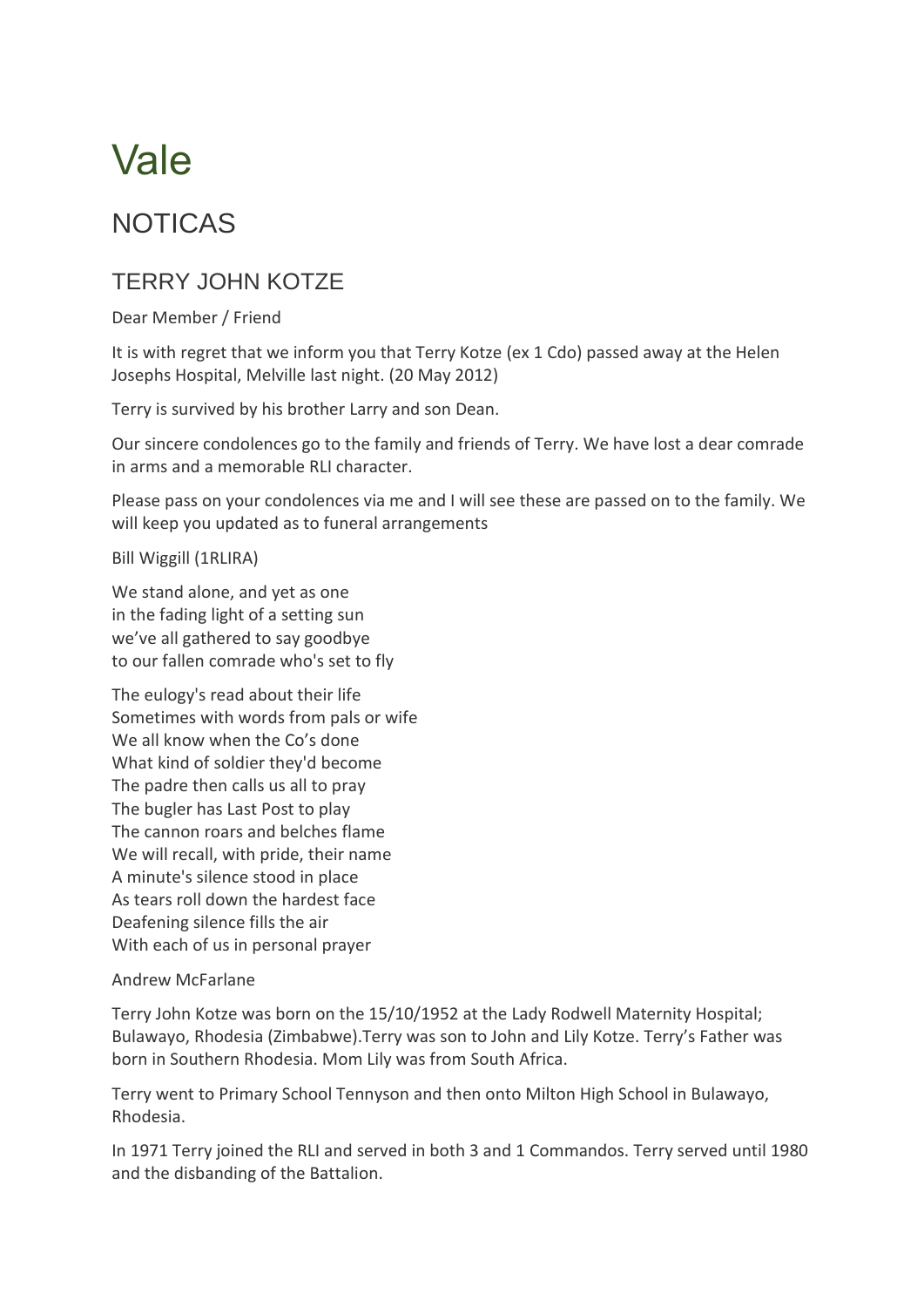Married Sandie and had a son Dean.

Terry then moved to South Africa and joined up in the SADF in 1981 where he served in both 44 and 32 Battalions. Once he completed his army service he worked at boilermaker doing contract work on for various manufacturing sites.

In his last years stayed with his brother Larry until Terry passed away 20/05/2012

(Terry in repose as a RLI Trooper after an external operation into Mozambique c 1976 and at Claw Dam in Gatooma)

#### CONDOLENCES

Dear Bill,

Please would you send my love to Terry's family, Larry and Dean, I am thinking of them. RIP Terry

love,

Eunice Walls

Please advise Terry Kotze's family that I have very clear and grand memories of Terry and myself with Tony Comancho at Mabalahuta when he was caught taking a pint of milk from the fridge and Lt Walters Who wanted to make a big seen about it and the whole Cdo stood together from Colour Gerrish right down and Walters had to back down. From that day on Terry always went out of his way to help and make our lives easier and I talk often about how great he turned out to be after that incident. He was and is one of the Old 1 Cdo members who were there from before the Para Days till long after. I am not sure if he was in the Cdo on the 28th but I think he may have been.

Jumbo

My deepest sympathy to Larry and family on their loss of Terry Kotze a good ouen and most memorable person.

Best Regards. Papi Bolton

Hi Bill,

Terry and I were in 1 troop 1 commando together, another good robust solider bites the dust – my condolences to all his family, Terry was the troop pack horse, carried Mag, radio etc.. He will be sadly missed.

Kind regards **Titch** 

Hi Billy

Please pass my condolences to Terry's remaining family...he was a great character.

Cheers Blondie

Larry and Dean,

My sincere condolences. Terry was a good friend and will always be remembered.